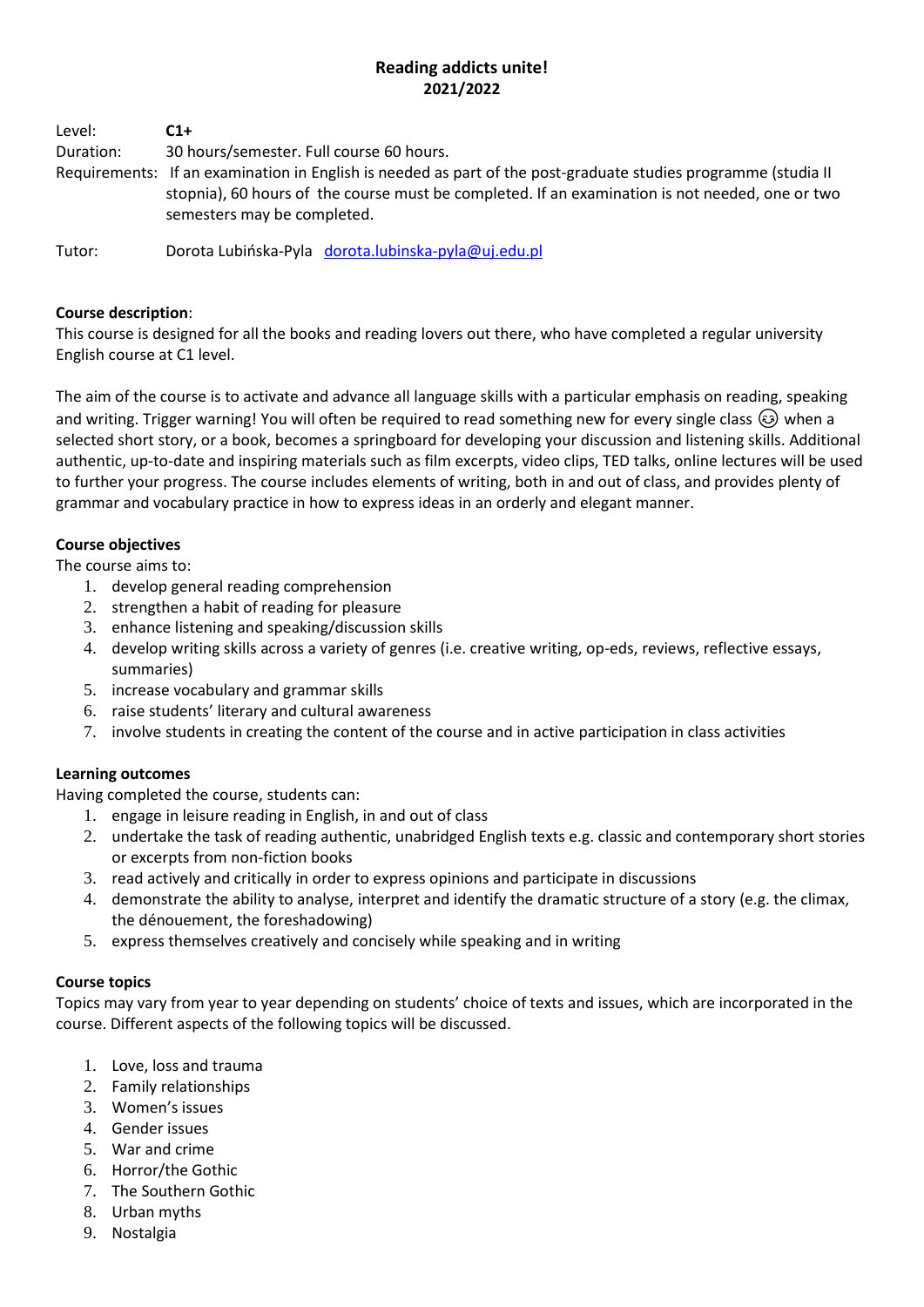- 10. Otherness
- 11. Dystopia
- 12. Moral dilemmas

# **Grammar & Lexis**

Grammar dynamic syllabus is used. An attempt will be made to eliminate students' recurrent grammatical mistakes, if any, as well as to revise or introduce relevant grammar features. The following grammar and lexical items may be included depending on students' needs.

- 1. Narrative tenses (Past Simple/Past Continuous/Past Perfect Simple/Past Perfect Continuous)
- 2. Other grammar tenses, if need be
- 3. Uses of *used to*/*would* for past experiences.
- 4. Reporting verbs (*The author claims…, The writer suggests…)*
- 5. Conditional structures in future, present and past (*If they hadn't told me, I …, I wouldn't believe it, if I were you*.)
- 6. *I wish / If only* for regrets and hypothetical meanings.
- 7. Modal verbs of speculation and deduction (*It can't have been…, That may be true…)*
- 8. Relative structures (*which, who, of whom*; *He is a writer that …., She put forward a point which….* etc.)
- 9. Linking expressions (*on the other hand…, so as not to…, despite…, even so…)*
- 10. Adverbs / attitude adverbs (e.g.: *hopefully, unfortunately, sadly*)
- 11. Chosen elements of more formal register (e.g. passive structures: *It is believed…, They are thought to …*; nominalization: *to reduce-reduction*, *relevant – relevance*; inversion and negative adverbials: *Not only have we read it but also ….., Little did I know., Under no circumstances …*)
- 12. Collocations (*prolific writer, worthy of consideration*)
- 13. Idioms (*to make a clean breast of …, elbow grease*)

## **Functions**

- 1. Paraphrasing and summarizing
- 2. Skimming, scanning, interpreting texts
- 3. Re-reading as appropriate; guessing meanings from context
- 4. Reading selectively according to goals
- 5. Integrating ideas across the text
- 6. Expressing strong and tentative agreement and disagreement
- 7. Voicing an opinion
- 8. Using the text to support an opinion
- 9. Conceding a point, asking for clarification
- 10. Expanding and exemplifying
- 11. Supporting arguments with examples
- 12. Expressing probability and certainty
- 13. Reporting what others say
- 14. Responding in writing to the ideas in the text
- 15. Forming interpretations of the text
- 16. Building a cohesive text
- 17. Using punctuation in texts

#### **Requirements and assessment**

Students will be required to:

- 1. be prepared for each class (e.g. reading a short story, book or another type of text; reading and completing tasks connected with the text; preparing a mini-presentation; preparing a text for a class discussion; writing an essay, a summary or a review; doing some watching/listening in order to prepare for a discussion in class; completing grammar and/or vocabulary tasks)
- 2. participate actively, contribute ideas and reading suggestions
- 3. complete individual assignments in a semester (e.g. writing assignments, adapting a text for class discussion)
- 4. attend the class regularly (two absences per semester are allowed)